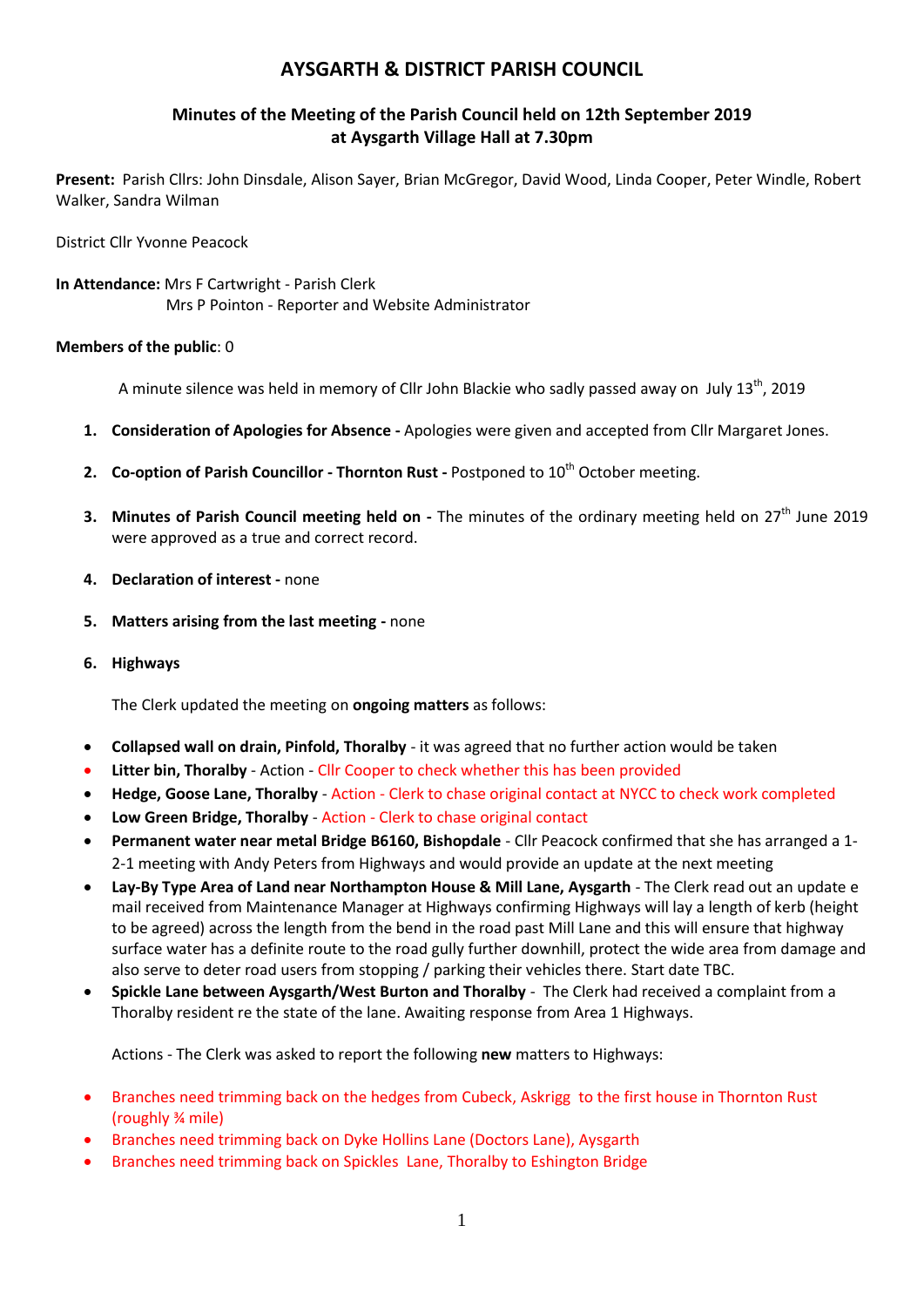- Small lay by type area of churned up ground/ bog area which collects water outside Wensleydale Farm, Aysgarth which requires filling with Quarry Waste or similar
- Parish Councillors had received numerous complaints re parking on the roadside between the Chapel and the Pinfold in Thoralby. Action - Cllr Wilman to take some photos. Clerk to request Ian Beighton, Highways to visit one evening when the parking is at its worst

## **7. Financial Matters**

**7.1** The council resolved to authorise the following payments:

| Payee        | £         | <b>Description</b>                          |
|--------------|-----------|---------------------------------------------|
| F Cartwright | 32.75     | Clerk expenses - June - August 2019         |
| A Goulthorpe | 460.00    | Grass Cutting June 2019                     |
| A Goulthorpe | 370.00    | Grass Cutting July 2019                     |
| F Cartwright | 188.00    | Clerk Pay amendment - August 2019           |
| F Cartwright | 188.12    | Clerk Pay - September 2019 (dated 30.09.19) |
|              | £1,238.87 |                                             |
|              |           |                                             |

**8. Dangerous State of Building - Yore Mill, Aysgarth -** See New/Withdrawn Planning Applications

## **9. Planning**

## **New Applications**

**R/51/42K at Home Farm, Thorngarth, Aysgarth -** Full planning permission for erection of mono pitch shed for machinery storage. **The Parish Council had no comment to make.**

**R/53/27E at Land off B6160 Kidstones Gill Bridge, Bishopdale** - Full planning permission for siting of temporary accommodation on site during the development of permanent accommodation at the farmstead (Howesyke Farm) (Retrospective)

**R/53/27F at Land west of Kidstones Gill Bridge, Bishopdale** - Section 73 application to vary/remove conditions 1, 2, 3, 4, 7, 8 & 9 of R/53/27 (full planning permission for creation of access gateway, upgrade of access track and erection of replacement agricultural building (part retrospective))

Action - members of the Parish Council agreed to visit both locations on Saturday 14<sup>th</sup> September.

**R/51/55P at Yore Mill, Church Bank, Aysgarth, DL8 3SR -** Full planning permission for conversion of existing mill into 2 apartments, 6 holiday let apartments and 1 apartment in conjunction with Visitor Centre, retail outlet and re-instatement of hydro-electric turbine. Action - after a discussion about parking it was agreed that the Clerk to write to YDNPA to reiterate Parish Council support and it would be appreciated if the application could be dealt with quickly as the Parish Council is keen to have this dangerous listed building restored and maintained as soon as possible.

**R/57/5X at Stone Flagged Cottage, Newbiggin, DL8 3TD -** Householder planning permission for demolition of existing stone steps and erection of lean-to extension to provide utility room. **The Parish Council had no comment to make.**

**R/51/96B at Well View House, Doctor Lane, Aysgarth, DL8 3AB -** householder planning permission for alterations to domestic store building to create studio and store. **This application had inadvertently been omitted from the Agenda. The Parish Council had no comment to make.**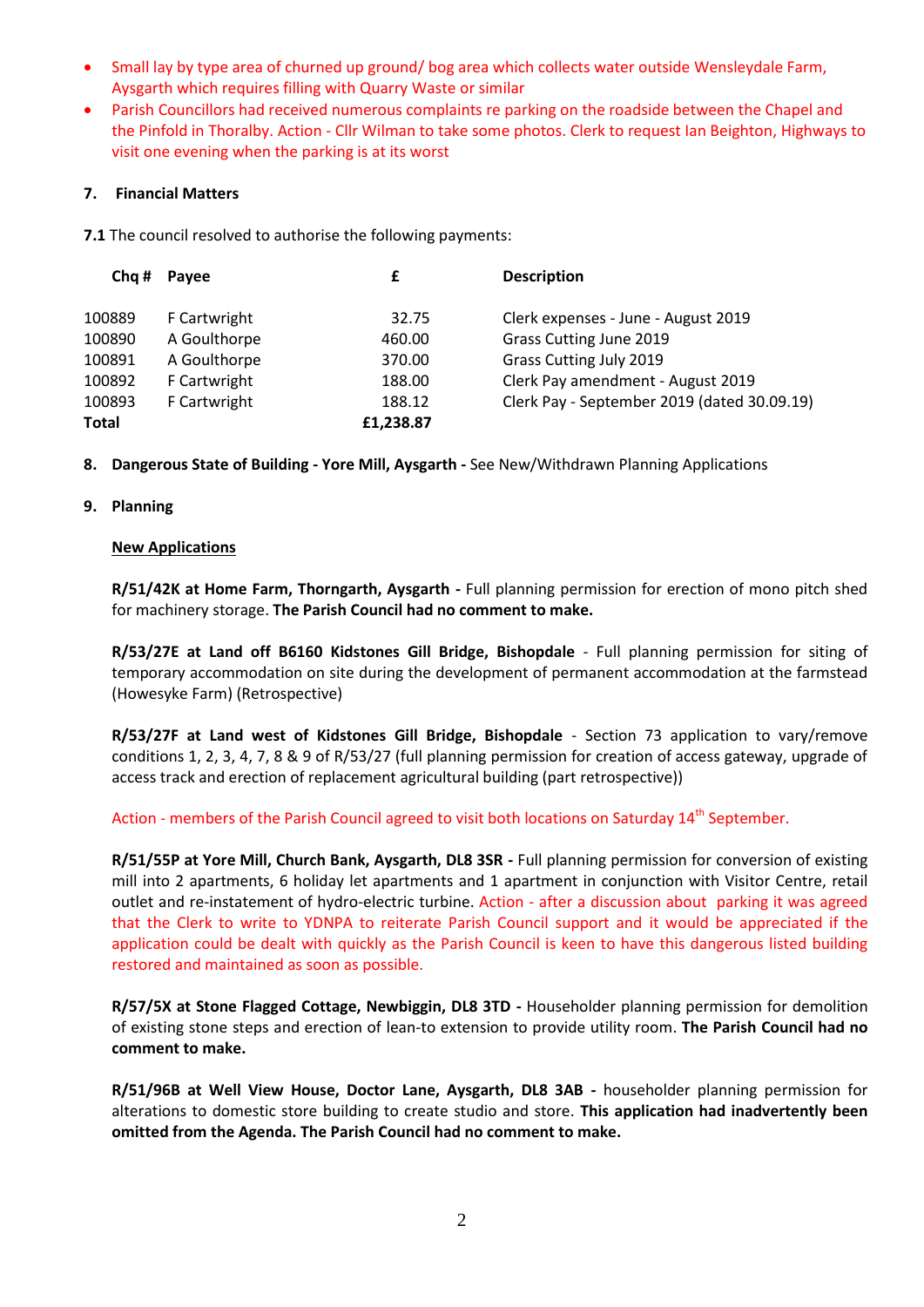## **Updates - Approved Conditionally**

**R/54/44B at Nellholme, West Burton, DL8 4UN -** Householder planning permission to extend the living accommodation into the adjoining storage building; erection of two storey lean-to extension to north elevation and porch to south elevation; internal and external alterations; replacement of windows; and reduction in length of adjoining steel framed building - **approved conditionally**

**R/59/35K/LB** - **Manor House Farm, Thornton Rust, DL8 3AN** - Application re listed building consent for retention of works including replacement bannisters to staircase; re-opening of cellar doorway and installation of wooden door to opening; installation of uPVC window to existing cellar window opening; reinstatement of recesses and 'cubby holes' to lounge wall; removal of plaster board to reveal original beam; installation of wood burning stove; cementing an area of the lounge floor; and plastering of lounge walls and ceiling - **approved conditionally**

## **Updates - Withdrawn (see revised Application above)**

**R/51/55N/LB** - **Yore Mill, Aysgarth, DL8 3SR** - Application re listed building consent for conversion of existing mill into 2 apartments, 4 holiday let apartments and 1 apartment in conjunction with Bar/Restaurant, Bunk House, Community Room and retail outlet; bicycle store and wash down area and reinstatement of Hydro-electric turbine - **withdrawn**

**R/51/55M - Yore Mill, Aysgarth, DL8 3SR -** Application re full planning permission for conversion of existing mill into 2 apartments, 4 holiday let apartments and 1 apartment in conjunction with Bar/Restaurant, Bunk House, Community Room and retail outlet; bicycle store and wash down area and re-instatement of Hydroelectric turbine - **withdrawn**

## **Pending Update - none**

- **10. Thoralby Moss & Thornton Mire (Standing Item) -** none
- **11. Ownership of Land/Rights of Way -** Action Clerk to chase Land Registry
- **12. Correspondence**

**Memorial for Cllr John Blackie** - The Parish Council thought that the suggestion from a Thoralby resident to arrange a Memorial Plaque on the Thoralby bench in memory of the late Councillor John Blackie was a fitting idea. Action - Cllr Dinsdale to make arrangements.

**Certificate of Exemption - AGAR 2018/19 Part 2** - The Clerk updated the meeting that the Parish Council had been able to take advantage of a c£200 External Fee cost saving by submitting a Certificate of Exemption re Income/Expenditure < £25,000.

**Resident Disturbance from Holiday Cottage, Aysgarth Nook, Aysgarth** - Cllr Windle updated the meeting that ongoing complaints had been received from Aysgarth residents re disturbance caused by occupants of the Holiday Cottage. There were also concerns re wastewater/chemicals being allegedly discharged on to the land from the hot tub in the rear garden. Action - Clerk to report to Environmental Health via RDC Website re noise and wastewater/chemicals and e mail YDNPA re Planning for the Hot Tub.

**Potential BT Telephone Box removal - Newbiggin, Bishopdale** - Cllr Peacock reassured the meeting that RDC were aware and had confirmed that BT had not followed the appropriate protocol. RDC are the Authority which can and will stop the removal of the working phone boxes. There were a number of other boxes in Hawes & High Abbotside which had received the same undated notices. The Clerk confirmed that she had also responded to RDC e mails on this matter.